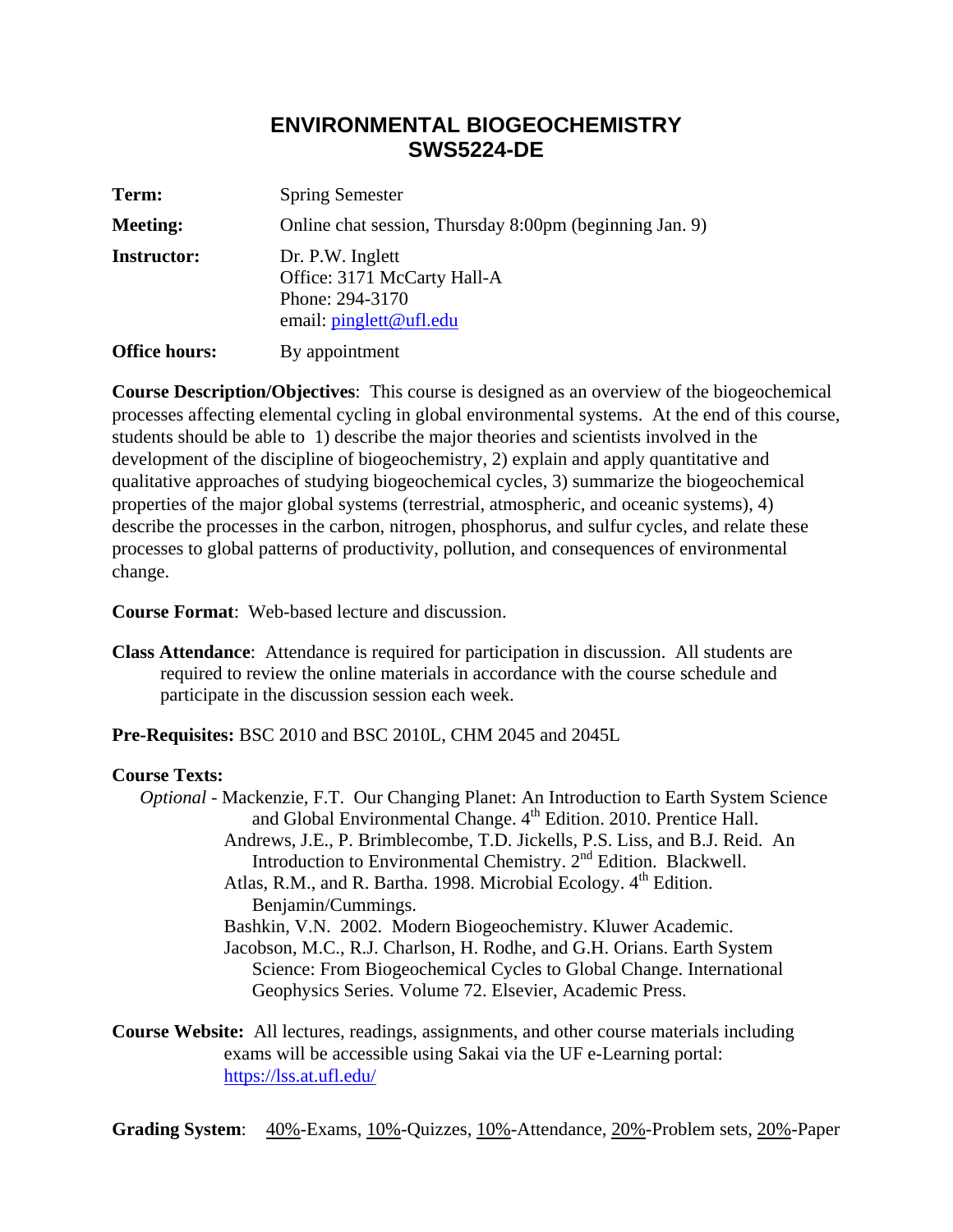Final letter grades will be assigned as follows based on the UF policy for grades and grade points effective May 11, 2009: http://registrar.ufl.edu/catalog/policies/regulationgrades.html

| Course Grade | >90 | 89-87 | 86-83 | 82-80 | 79-77 | 76-73 | 72-70 | 69-67 | 66-63 | 62-60 | 59-57 | $57$ |
|--------------|-----|-------|-------|-------|-------|-------|-------|-------|-------|-------|-------|------|
| Letter Grade |     | д.    | B+    |       | в-    | C+    |       |       | D+    |       |       | -    |
| Grade Point  |     | 3.67  | 3.33  |       | 2.67  | 2.33  |       | .67   | 1.33  |       | 0.67  |      |

**Exams:** Examinations will be administered online using the *ProctorU* service to ensure a secure testing environment. Each student must have access to a suitable computer with a web cam, microphone, and speakers. Students can go to the website http://www.proctoru.com/ and click on "How To Get Started". This will permit students to create an account and test their system. Once an instructor makes an exam available, students go online to *ProctorU* to schedule the exam session. Students must provide a valid email address and phone number where they can be reached during an exam.

**Quizzes:** Students will be required to complete quizzes after their review of materials for each week. These quizzes are intended to ensure that students stay on track with the course material and online lectures and are able to fully participate in the discussion sessions. Quizzes will be made available through the Sakai course management system during the week in which the material for that quiz is covered (see course outline for schedule of topics).

**Attendance**: Attendance and participation in discussion sessions is mandatory. Attendance will be graded as the percentage of all classes attended, with each student being granted one (1) grace absence (not included in calculation).

**Graduate Student Project/Report:** Each student will be given a topic/environmental issue related to biogeochemistry for which they will prepare a 2,500 word paper (not including references) describing the fundamental processes involved and summarizing the current literature on the topic.

**Technology:** To participate in this course students are required to possess adequate understanding of the technology involved in distance education courses. Students are required to possess a personal computer or laptop with sufficient hard drive space for course materials, software in accordance with the University policies, high-speed internet access (e.g., broadband, DSL, cable modem, etc.), external speakers for hearing audio during recorded lectures, and a functioning microphone for participation in online discussions. It is the responsibility of the student to have access to and maintain the functionality of their computer and peripherals (e.g. internet access, microphone, software, etc.) to successfully participate in this course. Failure to comply will be viewed as a lack of participation/attendance in this class. For more information please see the departmental distance education help website: http://soils.ifas.ufl.edu/academics/resources.shtml

**Make-up Exams/Assignments:** All assignments including projects and homework problem sets will be assigned with ample time for completion. As a result, **assignments will be considered late after 5:00 pm on the due date**. Students are not permitted to miss exams except for **approved and documented** absences (hospitalization, death of family member, etc.) in accordance with the University policy on absences: https://catalog.ufl.edu/ugrad/current/regulations/info/attendance.aspx. If an exam is missed for an approved reason, a make-up exam will be scheduled for the first week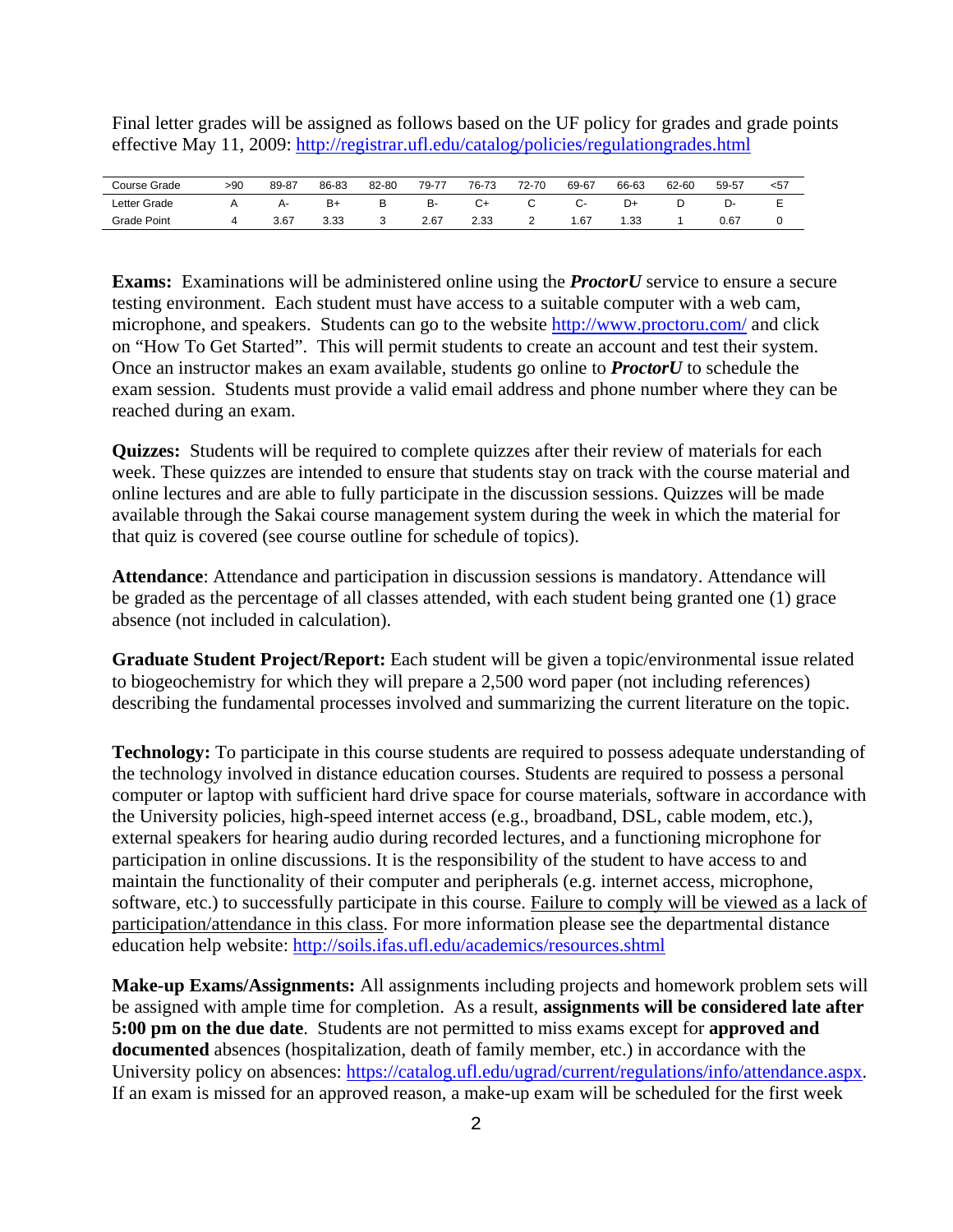following the return of the student to class. Make-up tests may or may not be of the same format as that of the missed exam. No make-ups will be allowed for quizzes which are used to gauge class attendance and participation.

**Class Demeanor**: Students are expected to compose themselves in an adult and professional manner and give complete consideration for the professor and fellow students. This includes punctual attendance and the silencing of cell phones and similar electronic devices during class.

**Academic Honesty:** As a student at the University of Florida, you have committed yourself to uphold the Honor Code, which includes the following pledge: "*We, the members of the University of Florida community, pledge to hold ourselves and our peers to the highest standards of honesty and integrity."* You are expected to exhibit behavior consistent with this commitment to the UF academic community, and on all work submitted for credit at the University of Florida, the following pledge is either required or implied: *"On my honor, I have neither given nor received unauthorized aid in doing this assignment*."

It is assumed that you will complete all work independently in each course unless the instructor provides explicit permission for you to collaborate on course tasks (e.g. assignments, papers, quizzes, exams). Furthermore, as part of your obligation to uphold the Honor Code, you should report any condition that facilitates academic misconduct to appropriate personnel. It is your individual responsibility to know and comply with all university policies and procedures regarding academic integrity and the Student Honor Code. Violations of the Honor Code at the University of Florida will not be tolerated. Violations will be reported to the Dean of Students Office for consideration of disciplinary action. For more information regarding the Student Honor Code, please see: http://www.dso.ufl.edu/SCCR/honorcodes/honorcode.php.

**Software Use:** All faculty, staff and students of the university are required and expected to obey the laws and legal agreements governing software use. Failure to do so can lead to monetary damages and/or criminal penalties for the individual violator. Because such violations are also against university policies and rules, disciplinary action will be taken as appropriate.

**Campus Helping Resources:** Students experiencing crises or personal problems that interfere with their general well-being are encouraged to utilize the university's counseling resources. The Counseling & Wellness Center provides confidential counseling services at no cost for currently enrolled students. Resources are available on campus for students having personal problems or lacking clear career or academic goals, which interfere with their academic performance.

- *University Counseling & Wellness Center, 3190 Radio Road, 352-392-1575,* **www.counseling.ufl.edu/cwc/** Counseling Services Groups and Workshops Outreach and Consultation Self-Help Library Training Programs Community Provider Database
- *Career Resource Center,* First Floor JWRU, 392-1601, **www.crc.ufl.edu/**